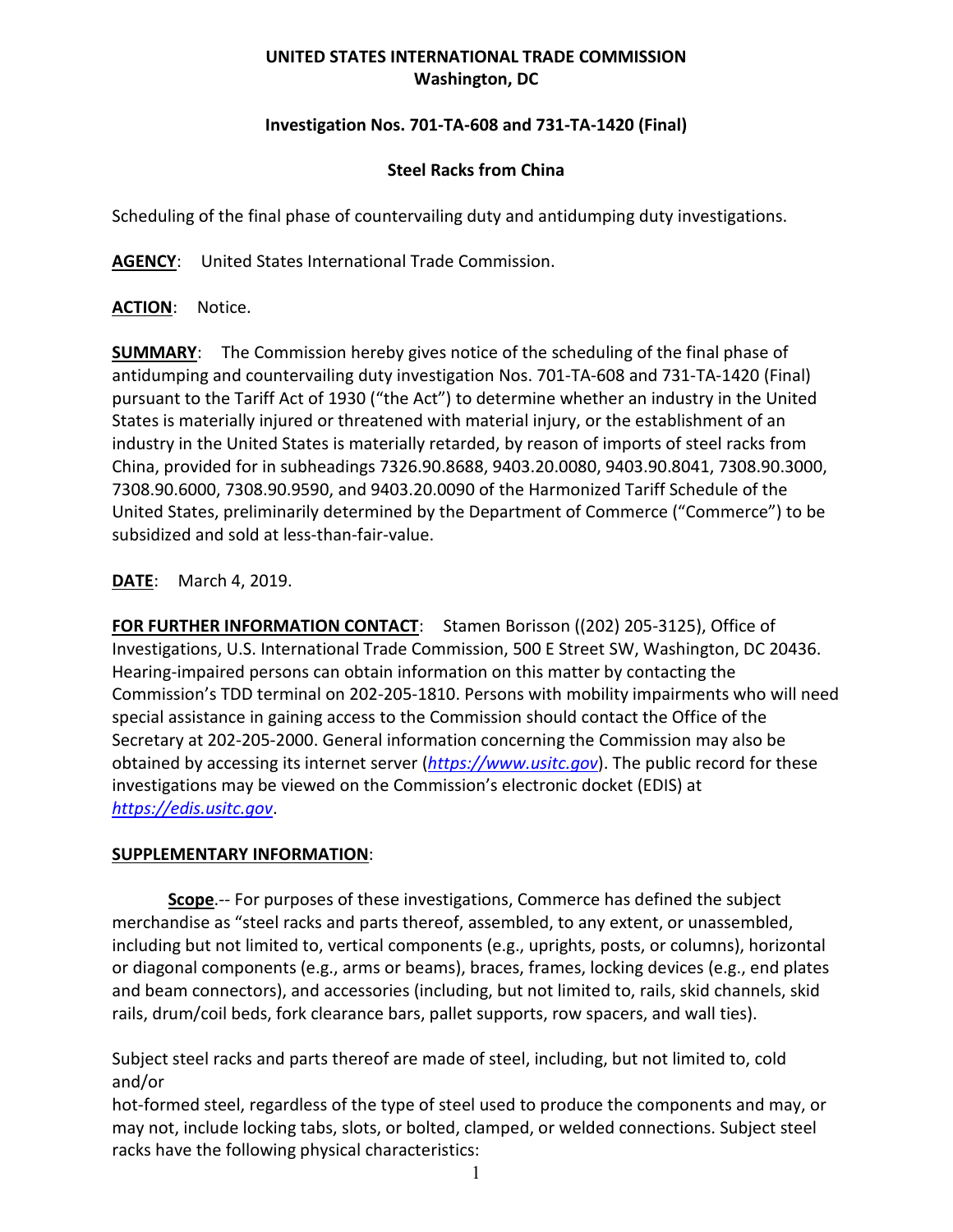- (1) Each steel vertical and horizontal load bearing member (e.g., arms, beams, posts, and columns) is composed of steel that is at least 0.044 inches thick;
- (2) Each steel vertical and horizontal load bearing member (e.g., arms, beams, posts, and columns) is composed of steel that has a yield strength equal to or greater than 36,000 pounds per square inch;
- (3) The width of each steel vertical load bearing member (e.g., posts and columns) exceeds two inches; and
- (4) The overall depth of each steel roll-formed horizontal load bearing member (e.g., beams) exceeds two inches.

In the case of steel horizontal load bearing members other than roll-formed (e.g., structural beams, Z-beams, or cantilever arms), only the criteria in subparagraphs (1) and (2) apply to these horizontal load bearing members. The depth limitation in subparagraph (4) does not apply to steel horizontal load bearing members that are not roll-formed.

Steel rack components can be assembled into structures of various dimensions and configurations by welding, bolting, clipping, or with the use of devices such as clips, end plates, and beam connectors, including, but not limited to the following configurations: 1) racks with upright frames perpendicular to the aisles that are independently adjustable, with positivelocking beams parallel to the aisle spanning the upright frames with braces; and 2) cantilever racks with vertical components parallel to the aisle and cantilever beams or arms connected to the vertical components perpendicular to the aisle. Steel racks may be referred to as pallet racks, storage racks, stacker racks, retail racks, pick modules, selective racks, or cantilever racks and may incorporate moving components and be referred to as pallet-flow racks, carton-flow racks, push-back racks, movable-shelf racks, drive-in racks, and drive-through racks. While steel racks may be made to ANSI MH16.l or ANSI MH16.3 standards, all steel racks and parts thereof meeting the description set out herein are covered by the scope of these investigations, whether or not produced according to a particular standard.

The scope includes all steel racks and parts thereof meeting the description above, regardless of

(1) other dimensions, weight, or load rating;

(2) vertical components or frame type (including structural, roll-form, or other);

(3) horizontal support or beam/brace type (including but not limited to structural, roll-form, slotted, unslotted, Z-beam, C-beam, L-beam, step beam, and cantilever beam);

(4) number of supports;

(5) number of levels;

(6) surface coating, if any (including but not limited to paint, epoxy, powder coating, zinc, or other metallic coatings);

(7) rack shape (including but not limited to rectangular, square, corner, and cantilever);

(8) the method by which the vertical and horizontal supports connect (including but not limited to locking tabs or slots, bolting, clamping, and welding); and

(9) whether or not the steel rack has moving components (including but not limited to rails, wheels, rollers, tracks, channels, carts, and conveyors).

Subject merchandise includes merchandise matching the above description that has been finished or packaged in a third country. Finishing includes, but is not limited to, coating, painting, or assembly, including attaching the merchandise to another product, or any other finishing or assembly operation that would not remove the merchandise from the scope of these investigations if performed in the country of manufacture of the steel racks and parts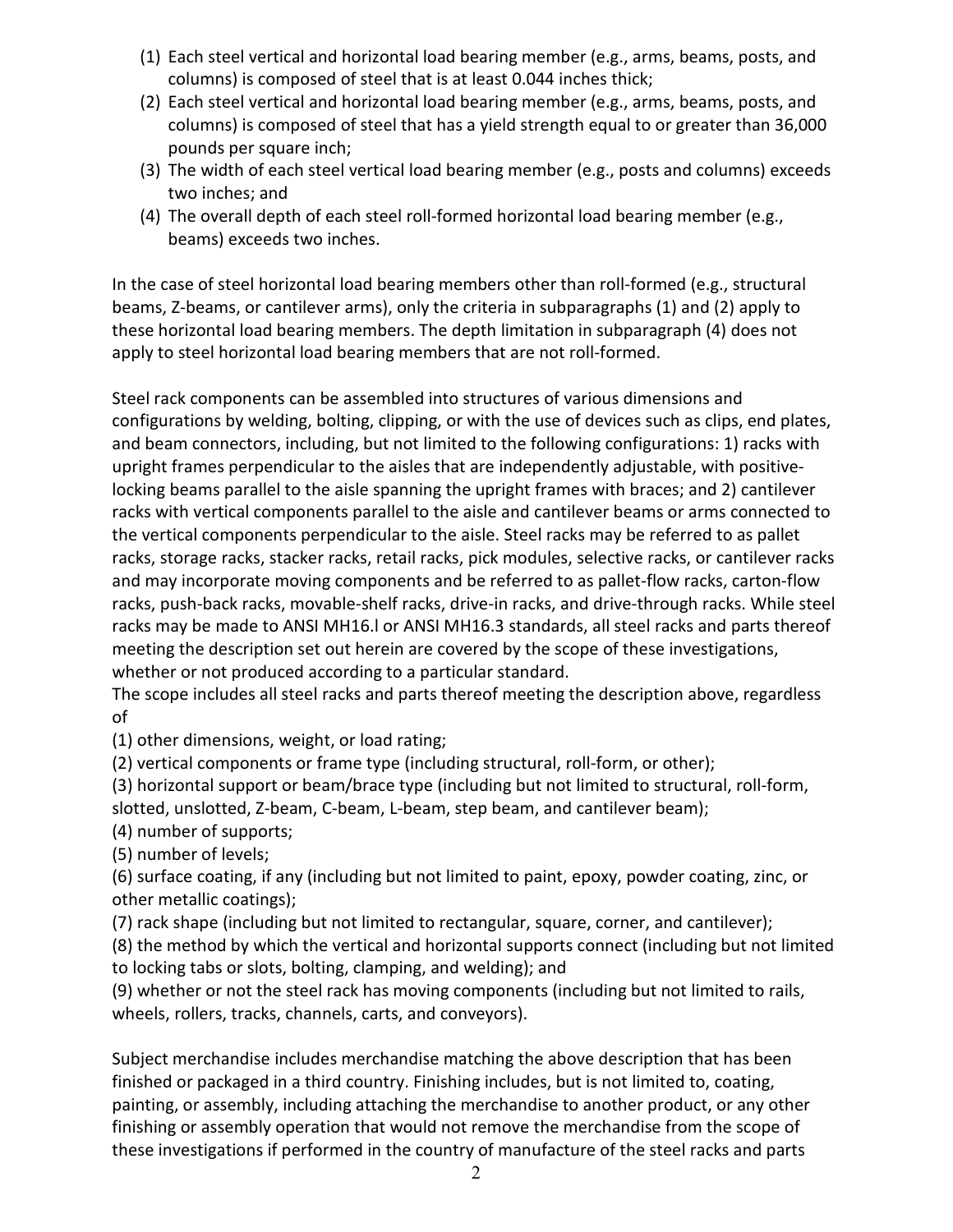thereof. Packaging includes packaging the merchandise with or without another product or any other packaging operation that would not remove the merchandise from the scope of these investigations if performed in the country of manufacture of the steel racks and parts thereof.

Steel racks and parts thereof are included in the scope of these investigations whether or not imported attached to, or included with, other parts or accessories such as wire decking, nuts, and bolts. If steel racks and parts thereof are imported attached to, or included with, such nonsubject merchandise, only the steel racks and parts thereof are included in the scope.

The scope of these investigations does not cover: 1) decks, i.e., shelving that sits on or fits into the horizontal supports to provide the horizontal storage surface of the steel racks; 2) wire shelving units, i.e., units made from wire that incorporate both a wire deck and wire horizontal supports (taking the place of the horizontal beams and braces) into a single piece with tubular collars that slide over the posts and onto plastic sleeves snapped on the posts to create a finished unit; 3) pins, nuts, bolts, washers, and clips used as connecting devices; and 4) nonsteel components.

Specifically excluded from the scope of these investigations are any products covered by Commerce's existing antidumping and countervailing duty orders on boltless steel shelving units prepackaged for sale from the People's Republic of China. See Boltless Steel Shelving Units Prepackaged for Sale From the People's Republic of China: Antidumping Duty Order, 80 Fed. Reg. 63,741 (October 21, 2017); Boltless Steel Shelving Units Prepackaged for Sale From the People's Republic of China: Amended Final Affirmative Countervailing Duty Determination and Countervailing Duty Order, 80 Fed. Reg. 63,745 (October 21, 2017).

Also excluded from the scope of these investigations are bulk-packed parts or components of boltless steel shelving units that were specifically excluded from the scope of the Boltless Steel Shelving Orders because such bulk-packed parts or components do not contain the steel vertical supports (i.e., uprights and posts) and steel horizontal supports (i.e., beams, braces) packaged together for assembly into a completed boltless steel shelving unit.

Such excluded components of boltless steel shelving are defined as:

(1) boltless horizontal supports (beams, braces) that have each of the following characteristics: (a) a length of 95 inches or less, (b) made from steel that has a thickness of 0.068 inches or less, and (c) a weight capacity that does not exceed 2500 lbs per pair of beams for beams that are 78" or shorter, a weight capacity that does not exceed 2200 lbs per pair of beams for beams that are over 78" long but not longer than 90", and/or a weight capacity that does not exceed 1800 lbs per pair of beams for beams that are longer than 90";

(2) shelf supports that mate with the aforementioned horizontal supports; and

(3) boltless vertical supports (upright welded frames and posts) that have each of the following characteristics: (a) a length of 95 inches or less, (b) with no face that exceeds 2.90 inches wide, and (c) made from steel that has a thickness of 0.065 inches or less.

Excluded from the scope of these investigations are: (1) wall-mounted shelving and racks, defined as shelving and racks that suspend all of the load from the wall, and do not stand on, or transfer load to, the floor; (2) ceiling-mounted shelving and racks, defined as shelving and racks that suspend all of the load from the ceiling and do not stand on, or transfer load to, the floor; and (3) wall/ceiling mounted shelving and racks, defined as shelving and racks that suspend the load from the ceiling and the wall and do not stand on, or transfer load to, the floor. The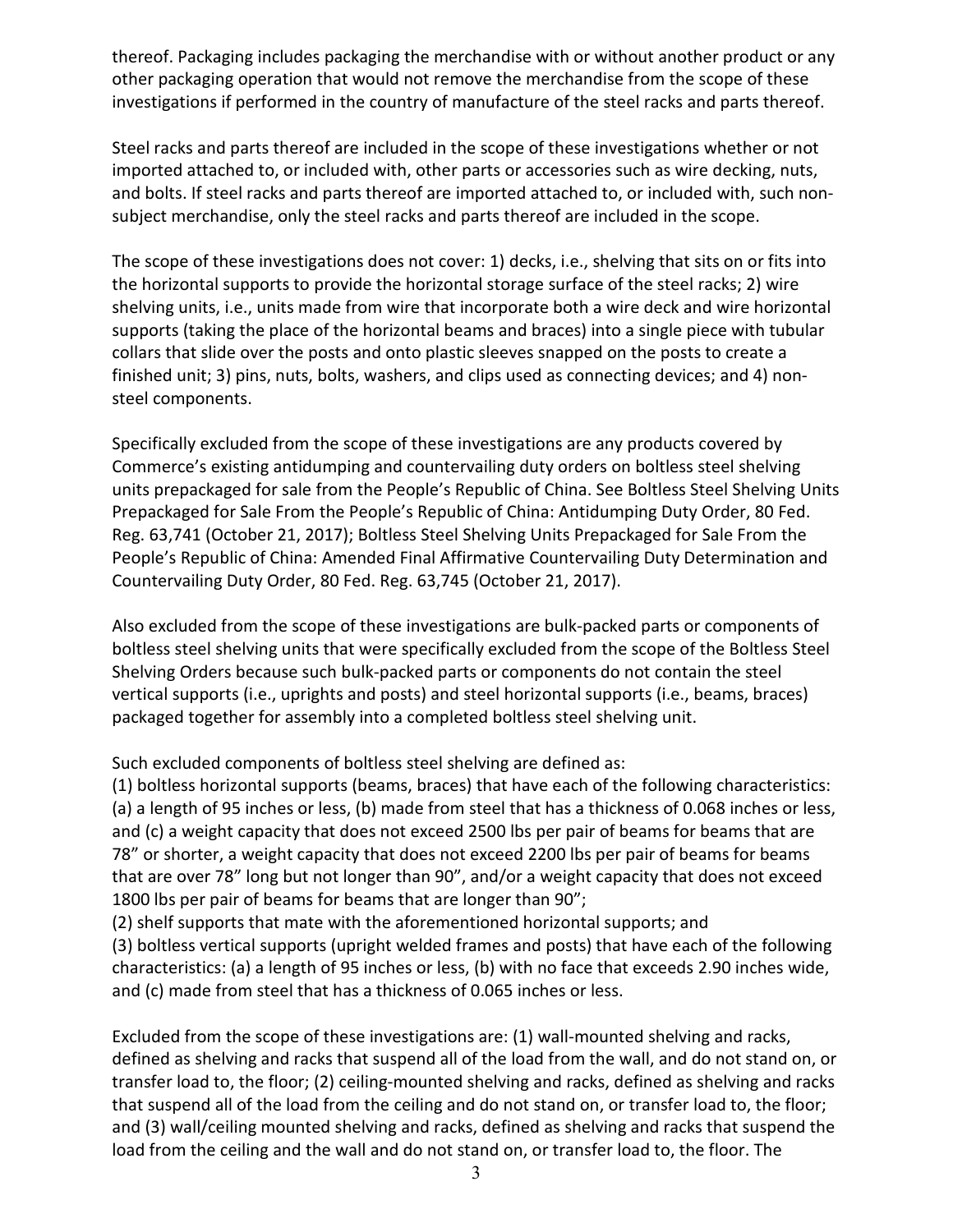addition of a wall or ceiling bracket or other device to attach otherwise subject merchandise to a wall or ceiling does not meet the terms of this exclusion.

Also excluded from the scope of these investigations is scaffolding that complies with ANSI/ASSE

A10.8 - 2011 – Scaffolding Safety Requirements, CAN/CSA S269.2-M87 (Reaffirmed 2003) – Access Scaffolding for Construction Purposes, and/or Occupational Safety and Health Administration regulations at 29 C.F.R. Part 1926 subpart L – Scaffolds.

Also excluded from the scope of these investigations are tubular racks such as garment racks and drying racks, i.e., racks in which the load bearing vertical and horizontal steel members consist solely of: (1) round tubes that are no more than two inches in diameter; (2) round rods that are no more than two inches in diameter; (3) other tubular shapes that have both an overall height of no more than two inches and an overall width of no more than two inches; and/or (4) wire.

Also excluded from the scope of these investigations are portable tier racks. Portable tier racks must meet each of the following criteria to qualify for this exclusion:

(1) They are freestanding, portable assemblies with a fully welded base and four freely inserted and easily removable corner posts;

(2) They are assembled without the use of bolts, braces, anchors, brackets, clips, attachments, or connectors;

(3) One assembly may be stacked on top of another without applying any additional load to the product being stored on each assembly, but individual portable tier racks are not securely attached to one another to provide interaction or interdependence; and

(4) The assemblies have no mechanism (e.g., a welded foot plate with bolt holes) for anchoring the assembly to the ground.

Also excluded from the scope of these investigations are accessories that are independently bolted to the floor and not attached to the rack system itself, i.e., column protectors, corner guards, bollards, and end row and end of aisle protectors.

Merchandise covered by these investigations is currently classified in the Harmonized Tariff Schedule of the United States (HTSUS) under the following subheadings: 7326.90.8688, 9403.20.0080, and 9403.90.8041. Subject merchandise may also enter under subheadings 7308.90.3000, 7308.90.6000, 7308.90.9590, and 9403.20.0090. The HTSUS subheadings are provided for convenience and U.S. Customs purposes only. The written description of the scope is dispositive."

**Background**.--The final phase of these investigations is being scheduled pursuant to sections 705(b) and 731(b) of the Tariff Act of 1930 (19 U.S.C. 1671d(b) and 1673d(b)), as a result of affirmative preliminary determinations by Commerce that certain benefits which constitute subsidies within the meaning of section 703 of the Act (19 U.S.C. 1671b) are being provided to manufacturers, producers, or exporters in China of steel racks, and that such products are being sold in the United States at less than fair value within the meaning of section 733 of the Act (19 U.S.C. 1673b). The investigations were requested in petitions filed on June 20, 2018, by Bulldog Rack Company, Weirton, West Virginia; Hannibal Industries, Inc., Los Angeles, California; Husky Rack and Wire, Denver, North Carolina; Ridg-U-Rak, Inc., North East, Pennsylvania; SpaceRAK, A Division of Heartland Steel Products, Inc., Marysville, Michigan;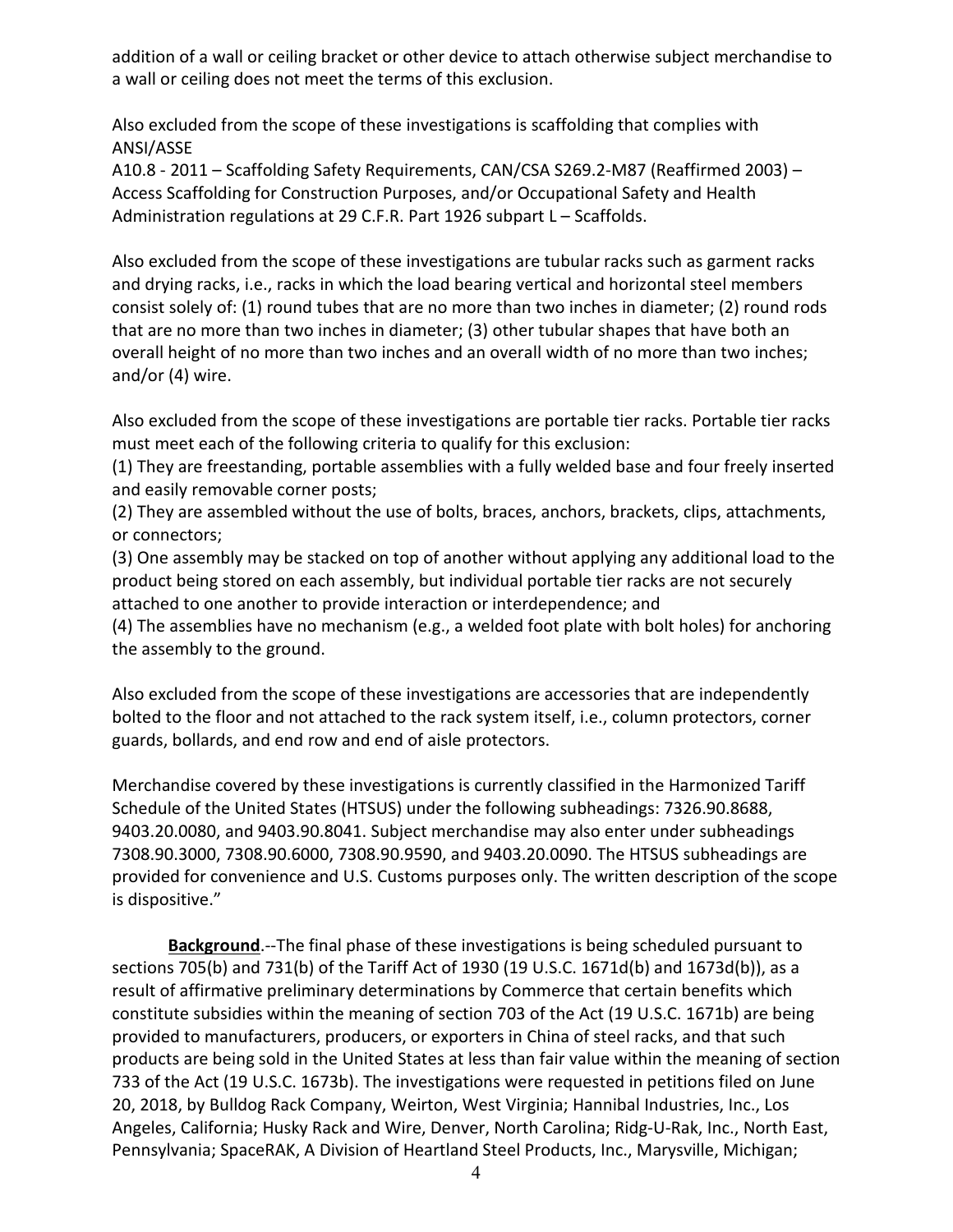Speedrack Products Group, Ltd., Sparta, Michigan; Steel King Industries, Inc., Stevens Point, Wisconsin; Tri-Boro Shelving & Partition Corp., Farmville, Virginia; and UNARCO Material Handling, Inc., Springfield, Tennessee.

For further information concerning the conduct of this phase of the investigations, hearing procedures, and rules of general application, consult the Commission's Rules of Practice and Procedure, part 201, subparts A and B (19 CFR part 201), and part 207, subparts A and C (19 CFR part 207).

**Participation in the investigations and public service list.**--Persons, including industrial users of the subject merchandise and, if the merchandise is sold at the retail level, representative consumer organizations, wishing to participate in the final phase of these investigations as parties must file an entry of appearance with the Secretary to the Commission, as provided in section 201.11 of the Commission's rules, no later than 21 days prior to the hearing date specified in this notice. A party that filed a notice of appearance during the preliminary phase of the investigations need not file an additional notice of appearance during this final phase. The Secretary will maintain a public service list containing the names and addresses of all persons, or their representatives, who are parties to the investigations.

**Limited disclosure of business proprietary information (BPI) under an administrative protective order (APO) and BPI service list**.--Pursuant to section 207.7(a) of the Commission's rules, the Secretary will make BPI gathered in the final phase of these investigations available to authorized applicants under the APO issued in the investigations, provided that the application is made no later than 21 days prior to the hearing date specified in this notice. Authorized applicants must represent interested parties, as defined by 19 U.S.C. 1677(9), who are parties to the investigations. A party granted access to BPI in the preliminary phase of the investigations need not reapply for such access. A separate service list will be maintained by the Secretary for those parties authorized to receive BPI under the APO.

**Staff report**.--The prehearing staff report in the final phase of these investigations will be placed in the nonpublic record on July 1, 2019, and a public version will be issued thereafter, pursuant to section 207.22 of the Commission's rules.

**Hearing**.--The Commission will hold a hearing in connection with the final phase of these investigations beginning at 9:30 a.m. on Tuesday, July 16, 2019, at the U.S. International Trade Commission Building. Requests to appear at the hearing should be filed in writing with the Secretary to the Commission on or before July 10, 2019. A nonparty who has testimony that may aid the Commission's deliberations may request permission to present a short statement at the hearing. All parties and nonparties desiring to appear at the hearing and make oral presentations should participate in a prehearing conference to be held on July 12, 2019, at the U.S. International Trade Commission Building, if deemed necessary. Oral testimony and written materials to be submitted at the public hearing are governed by sections 201.6(b)(2), 201.13(f), and 207.24 of the Commission's rules. Parties must submit any request to present a portion of their hearing testimony in camera no later than 7 business days prior to the date of the hearing.

**Written submissions**.--Each party who is an interested party shall submit a prehearing brief to the Commission. Prehearing briefs must conform with the provisions of section 207.23 of the Commission's rules; the deadline for filing is July 9, 2019. Parties may also file written testimony in connection with their presentation at the hearing, as provided in section 207.24 of the Commission's rules, and posthearing briefs, which must conform with the provisions of